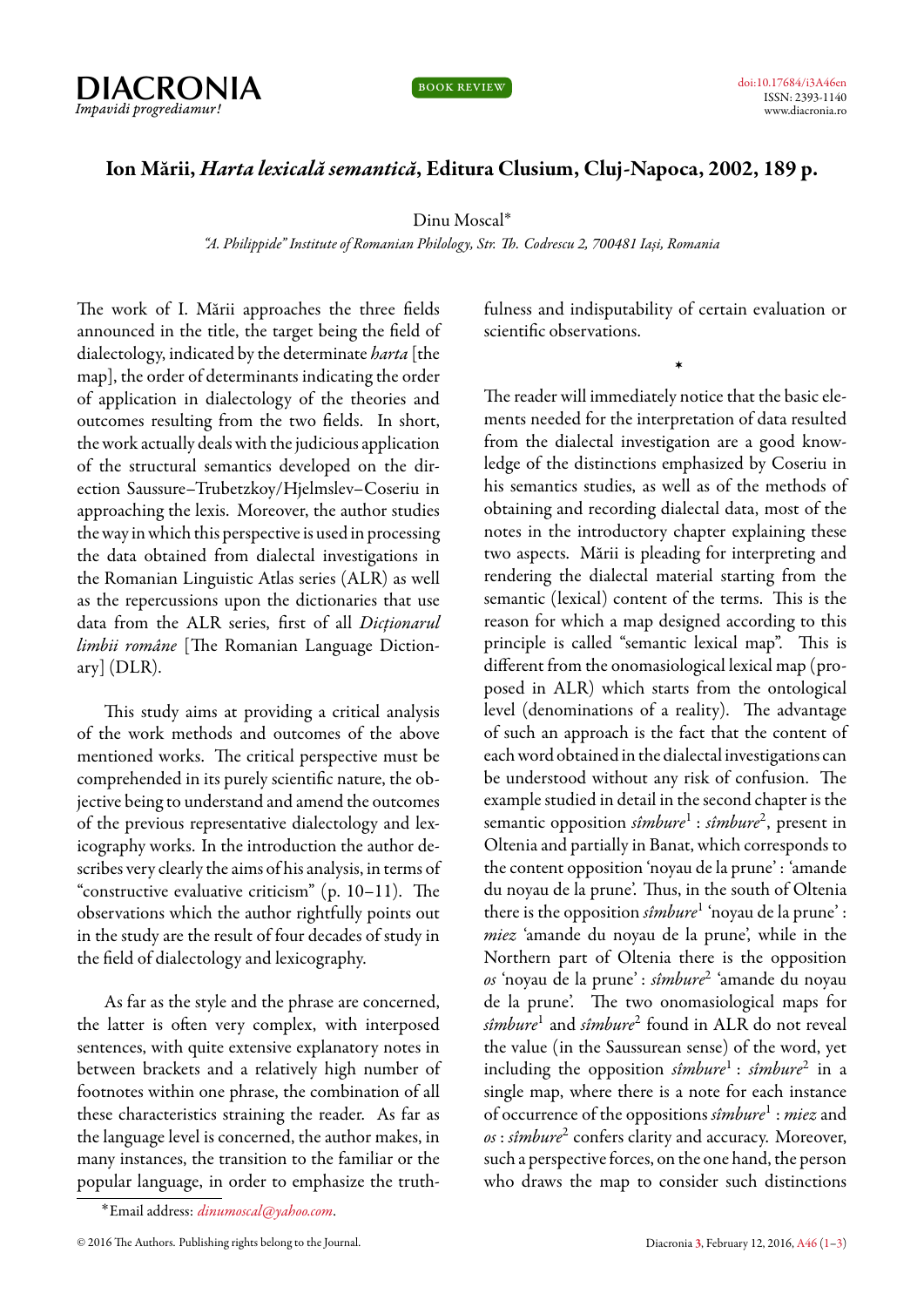whenever s/he interprets the dialectal material, and on the other hand it forces the investigator to have a more thorough reception of the dialectal material. The author notes an improvement in this respect in NALR.

According to the author, one of the key elements in the accurate interpretation of the dialectal terms is the use of the indirect question from the lexical onomasiological perspective (through which the name of a concept is triggered), against the referential onomasiological perspective (through which the name of an object is triggered). A recurrent example is the one given to the question "Where is cheese kept?", namely the term *găleată* [bucket]. Vasile Țâra interprets it as being a "semantic extension", while Mării considers that "the term *găleată* has not suffered, in this case, any kind of semantic extension; the object called *găleată* has such use, as well" (p. 59, cf. also p. 60, 67, 160). The author provides several such examples, considering that we are dealing with a sort of confusion between words and objects that could generate "serious onomasiological and/or semasiological lexical misrepresentations". In theory, the interpretation provided by Mării can be argued, yet it is quite unlikely that the dialectologists who conducted the investigation and received such answers (not few, if we are to judge by the number of examples excerpted by Mării) could be guilty of such confusions which were supposed to be negligently perpetuated by the editors of ALR or NALR. Such situations could at most be assimilated to the lexical neutralization process (mentioned at p. 38). In reality we are dealing with another functional language, within which a certain distinction can exist without being lexicalized. For instance, in another analysis (p. 41–46, 137–143), the author takes into account the kinship relationships designated at the Romanian literary language level by *cumnat* [brother-in-law], which do not make any distinction between the following concepts: 'wife's brother', 'sister's husband' and 'wife's sister's husband'. However, things are different at the level of certain dialects, within which the above mentioned conceptual distinctions are lexicalized in various ways. The lack of distinction at the literary language level cannot be explained by relating it to contemporary dialects. Only their assimilation with an older stage of the Romanian language could provide an explanation from a diachronic perspective. Things are the same in an inverse situation, as

in the case of the word *găleată* [bucket], exemplified above. Such "misrepresentations" occur regularly in an atlas and actually reveal the nature of the language. Without such "misrepresentation" a language would be deprived of its history. Another example belonging to the same category is described below. For question 344, "How do you call the round-ended vessel (gesture) where you cook the polenta?", the map in ALR Trans. III indicates in the entire area, besides *ceaun* [cast-iron kettle], the terms *căldare*, *căldărușă*, *căldăruță*. According to the reasoning proposed for the answer *găleată* at the question "Where is cheese kept?", one could infer that in Transylvania polenta is also cooked in a *bucket* [căldare], in the sense given to the word from another perspective, possibly that of literary Romanian. A misrepresentation of the dialectal level with the literary language level (or any other level) cannot be related to that one since the speaker of a dialect is not a speaker of the literary language (or of another dialect) who would occasionally deviate (in his own dialect) from the norm of another dialect or of the literary language.

The distinction between signifier and significant is undoubtedly a necessary condition in any lexicological approach. A lecture of the maps without the correct reception of the information in the legend, that can indicate certain values of the terms, could lead to a false nomenclature of certain areas of the dialectal lexis (p. 39). An onomasiological reading based on the title of the map, without paying attention to the information provided in the legend, followed by a semasiological interpretation of the answers is unacceptable for a linguist (p. 38). A semasiological lexical documentation by means of indirect questions such as "What do you call…? or "What does …. mean?" (p. 67) can clarify the initial answer. Such an approach, based on Coseriu's lexical fields principles, where the word can be regarded as part of a whole, of a field (p. 28), leads to what the author terms "semantic lexical map", where words belonging to a semantic field are no longer presented in separate maps, but on the same map, indicating distinct semantic characteristics for each term in the field.

These issues are treated in detail within the opposition *sîmbure*<sup>1</sup> : *sîmbure*<sup>2</sup> (*sîmbure*<sup>1</sup> : *miez* and *os* : *sîmbure*<sup>2</sup> ) as well as the ones for the concepts of 'wife's brother', 'sister's husband' and 'wife's sister's husband', included in *cumnat* at the literary language